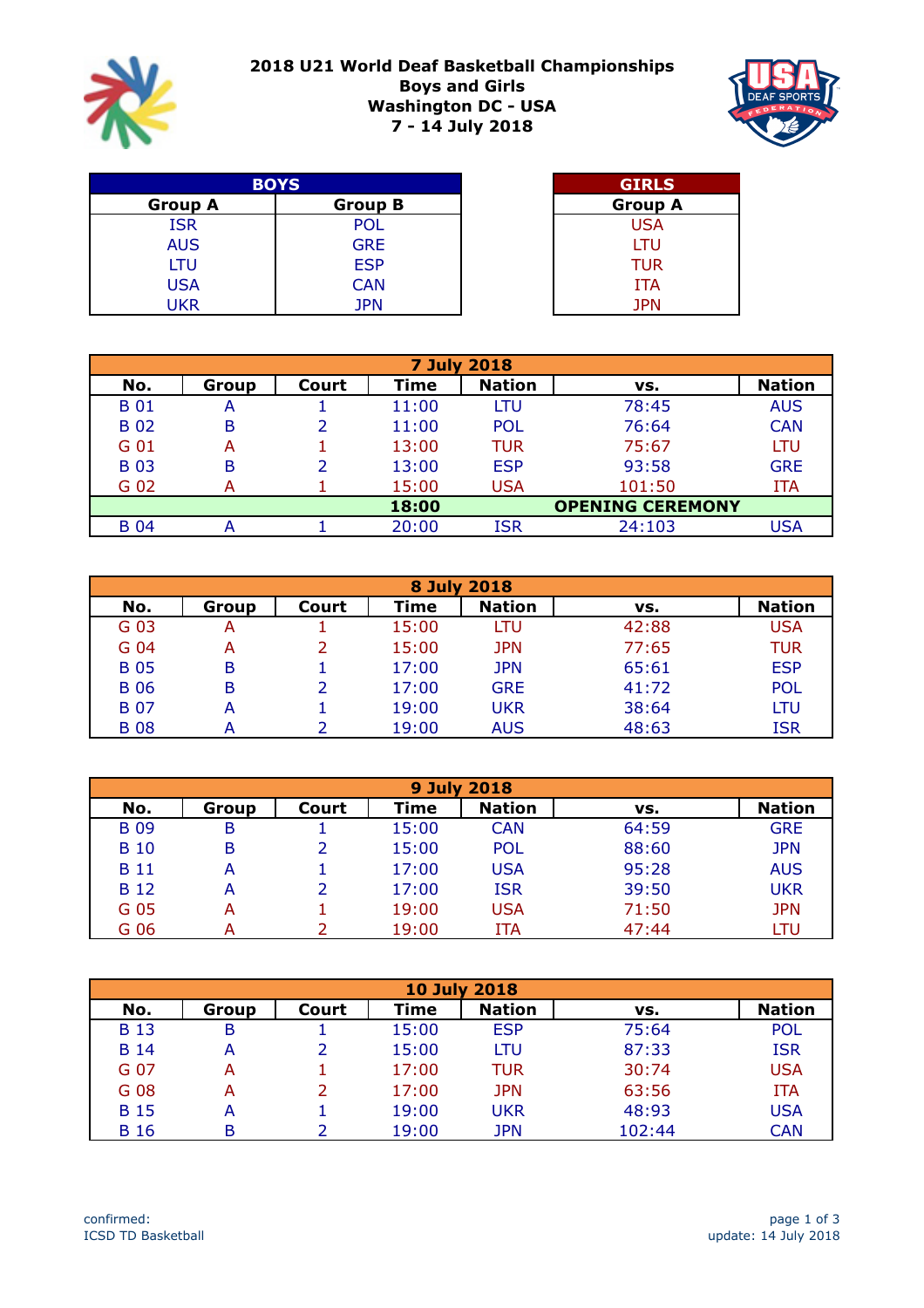

## **2018 U21 World Deaf Basketball Championships Boys and Girls Washington DC - USA 7 - 14 July 2018**



| <b>11 July 2018</b> |       |       |       |               |        |               |  |  |  |
|---------------------|-------|-------|-------|---------------|--------|---------------|--|--|--|
| No.                 | Group | Court | Time  | <b>Nation</b> | VS.    | <b>Nation</b> |  |  |  |
| G 09                | A     |       | 15:00 | LTU           | 48:81  | <b>JPN</b>    |  |  |  |
| G 10                | A     |       | 15:00 | <b>ITA</b>    | 59:63  | <b>TUR</b>    |  |  |  |
| <b>B</b> 17         | B     |       | 17:00 | <b>GRE</b>    | 49:92  | <b>JPN</b>    |  |  |  |
| <b>B</b> 18         | B     |       | 17:00 | <b>CAN</b>    | 30:89  | <b>ESP</b>    |  |  |  |
| <b>B</b> 19         | А     |       | 19:00 | <b>USA</b>    | 113:39 | LTU           |  |  |  |
| <b>B</b> 20         |       |       | 19:00 | <b>AUS</b>    | 34:58  | <b>UKR</b>    |  |  |  |

|      | <b>BOYS</b>   |     |      |                |           |             |               |  |
|------|---------------|-----|------|----------------|-----------|-------------|---------------|--|
|      |               |     |      | <b>Group A</b> |           |             |               |  |
| Rank | <b>Nation</b> | Win | Lost | PF             | <b>PA</b> | <b>Diff</b> | <b>Points</b> |  |
|      | <b>USA</b>    |     |      | 404            | 139       | 265         |               |  |
|      | LTU           |     |      | 268            | 229       | 39          |               |  |
|      | <b>UKR</b>    |     |      | 194            | 230       | $-36$       | n             |  |
|      | <b>ISR</b>    |     |      | 159            | 288       | $-129$      |               |  |
|      | <b>AUS</b>    |     | 4    | 155            | 294       | $-139$      |               |  |

|      | <b>BOYS</b>   |     |      |                |           |             |               |  |
|------|---------------|-----|------|----------------|-----------|-------------|---------------|--|
|      |               |     |      | <b>Group B</b> |           |             |               |  |
| Rank | <b>Nation</b> | Win | Lost | PF             | <b>PA</b> | <b>Diff</b> | <b>Points</b> |  |
|      | <b>POL</b>    |     |      | 300            | 240       | 60          |               |  |
|      | <b>ESP</b>    |     |      | 318            | 217       | 101         |               |  |
|      | <b>JPN</b>    |     |      | 319            | 242       | 77          |               |  |
|      | <b>CAN</b>    |     | ∍    | 202            | 326       | $-124$      |               |  |
|      | <b>GRE</b>    |     | 4    | 207            | 321       | $-114$      |               |  |

| Group B $*$ |               |     |      |     |           |             |               |  |  |
|-------------|---------------|-----|------|-----|-----------|-------------|---------------|--|--|
| Rank        | <b>Nation</b> | Win | Lost | РF  | <b>PA</b> | <b>Diff</b> | <b>Points</b> |  |  |
|             | <b>POL</b>    |     |      | 152 | 135       |             |               |  |  |
|             | <b>ESP</b>    |     |      | 136 | 129       |             |               |  |  |
|             | JPN           |     |      | 125 | 149       | $-24$       |               |  |  |

|      | <b>GIRLS</b>  |     |      |                |           |             |               |  |
|------|---------------|-----|------|----------------|-----------|-------------|---------------|--|
|      |               |     |      | <b>Group A</b> |           |             |               |  |
| Rank | <b>Nation</b> | Win | Lost | PF             | <b>PA</b> | <b>Diff</b> | <b>Points</b> |  |
|      | USA           |     |      | 334            | 172       | 162         |               |  |
|      | <b>JPN</b>    |     |      | 271            | 240       | 31          |               |  |
|      | TUR           |     |      | 233            | 277       | $-44$       |               |  |
|      | <b>ITA</b>    |     |      | 212            | 271       | $-59$       |               |  |
|      | LTU           |     | 4    | 201            | 291       | $-90$       |               |  |